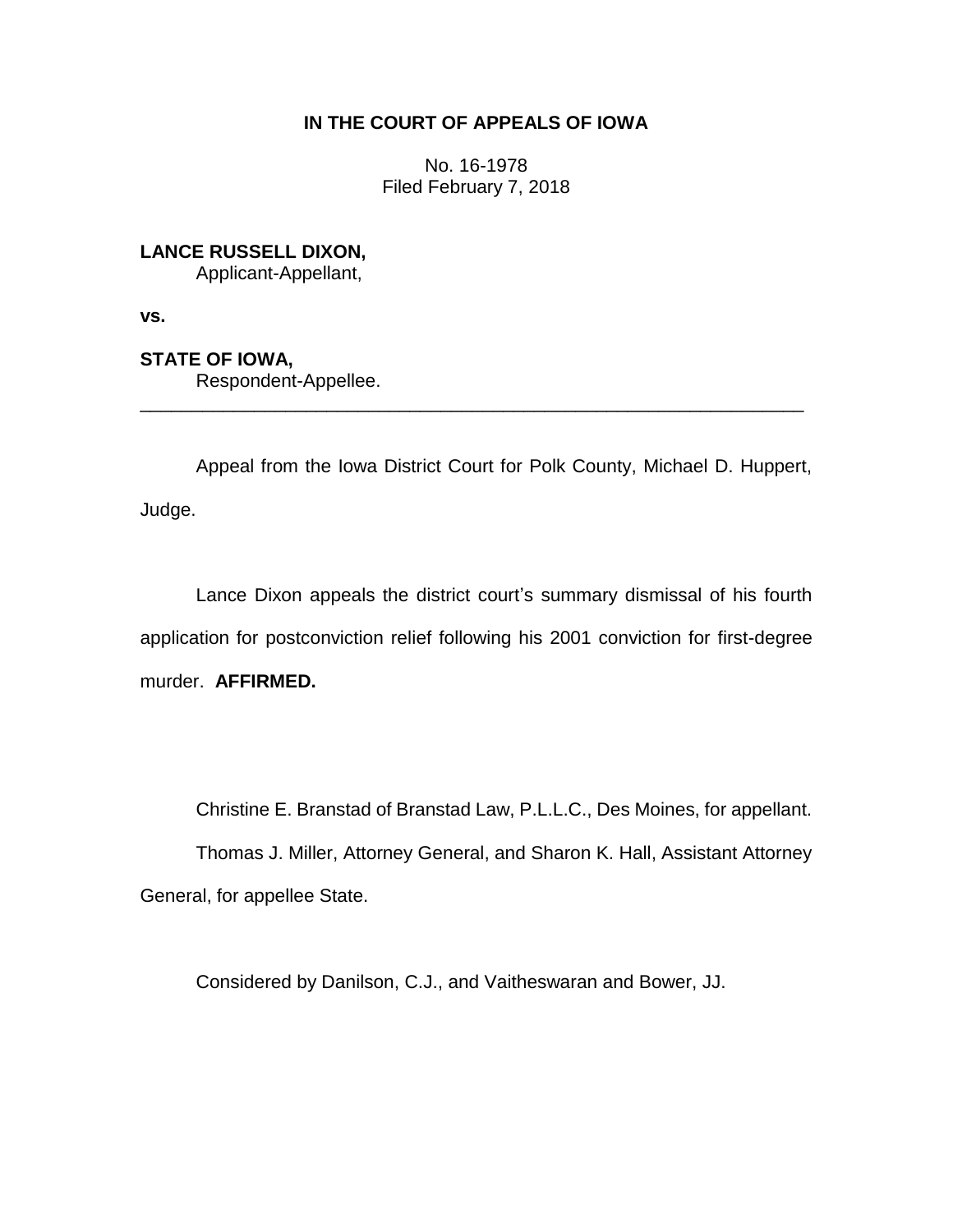### **VAITHESWARAN, Judge.**

In *Heemstra v*. *State*, 721 N.W.2d 549, 558 (Iowa 2006), the Iowa Supreme Court reversed a first-degree murder conviction that was partially based on the statutory alternative of killing "another person while participating in a forcible felony." *See* Iowa Code § 707.2(1)(b) (2001). The court held "if the act causing willful injury is the same act that causes the victim's death, the former is merged into the murder and therefore cannot serve as the predicate felony for felonymurder purposes." *Heemstra*, 721 N.W.2d at 558. The court declined to apply the holding retroactively, stating, "The rule of law announced in this case regarding the use of willful injury as a predicate felony for felony-murder purposes shall be applicable only to the present case and those cases not finally resolved on direct appeal in which the issue has been raised in the district court." *Id*.

A postconviction relief applicant whose conviction became final four years before *Heemstra* was decided appeals the summary disposition of his fourth postconviction relief application. He argues a recent United States Supreme Court opinion requires retroactive application of *Heemstra*.

#### *I. Background Proceedings*

A jury found Lance Dixon guilty of first-degree murder in connection with a 1999 shooting. This court affirmed his judgment and sentence in 2001, and procedendo issued shortly thereafter. *See State v*. *Dixon*, No. 00-829, 2001 WL 1450991, at \*6 (Iowa Ct. App. Nov. 16, 2001).

Dixon filed three postconviction relief applications, all unsuccessful. *See Dixon v*. *State*, No. 12-0499, 2013 WL 3291837, at \*1 (Iowa Ct. App. June 26, 2013). In 2014, Dixon filed a fourth application alleging, "*Heemstra v*. *State*, 721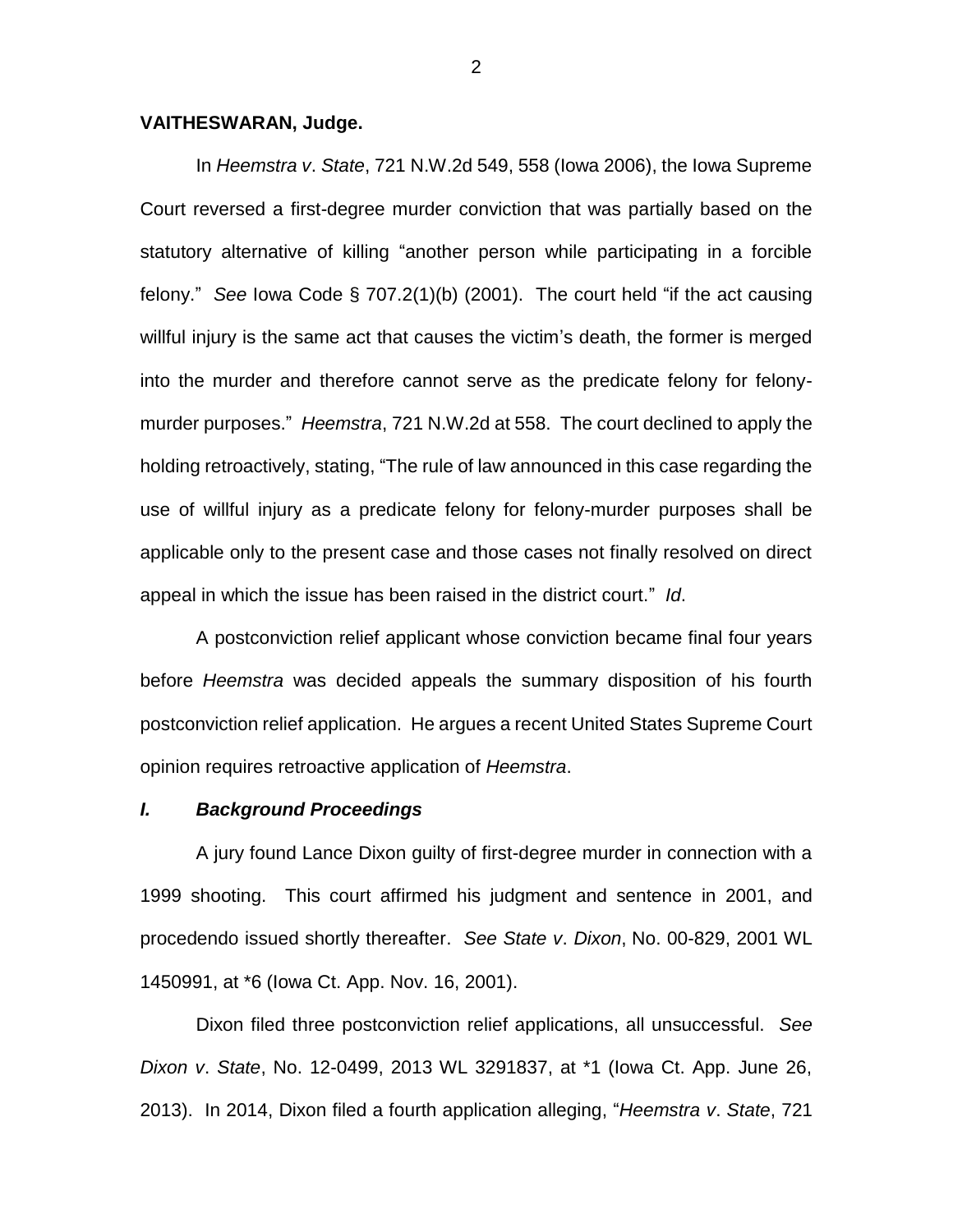N.W.2d at 558 and *State v*. *Nguyen* No. 10-2037 demand when a jury relied on a willful injury instruction to find a defendant guilty the conviction cannot stand."

The State moved for summary judgment and dismissal on the ground the application was "neither within three years of the *Heemstra* decision nor within three years of the procedendo of his direct appeal" and, accordingly, was "timebarred." Meanwhile, Dixon amended his petition to allege a new "ground of fact and or law that require *Heemstra* to be applied retroactively." He cited "*Welch v*. *United States*, No. 15-6418 April 2016 and *Montgomery v*. *Louisiana*, No. 14-280 January 2016." Following a non-evidentiary hearing, the postconviction court granted the State's motion for summary disposition. Dixon appealed.

#### *II. Ground-of-Law-Exception to Section 822***.***3 Time Bar*

Iowa Code section 822.3 (2013) states postconviction relief applications "must be filed within three years from the date the conviction or decision is final or, in the event of an appeal, from the date the writ of procedendo is issued," but "this limitation does not apply to a ground of fact or law that could not have been raised within the applicable time period." Dixon's fourth postconviction relief application was filed well outside the three-year limitations period.

Dixon's application, then, had to fall within the "ground of fact or law" exception to the time bar to allow consideration of the merits. In his argument to the district court, Dixon paid lip service to the exception but did not address how his case fell within it. Instead, he pivoted to the merits of his claim, asserting *Heemstra* should be retroactively applied to his case. He does the same thing on appeal, arguing *Welch v*. *United States*, 136 S. Ct. 1257 (2016), requires the district court to apply the holding of *Heemstra* retroactively.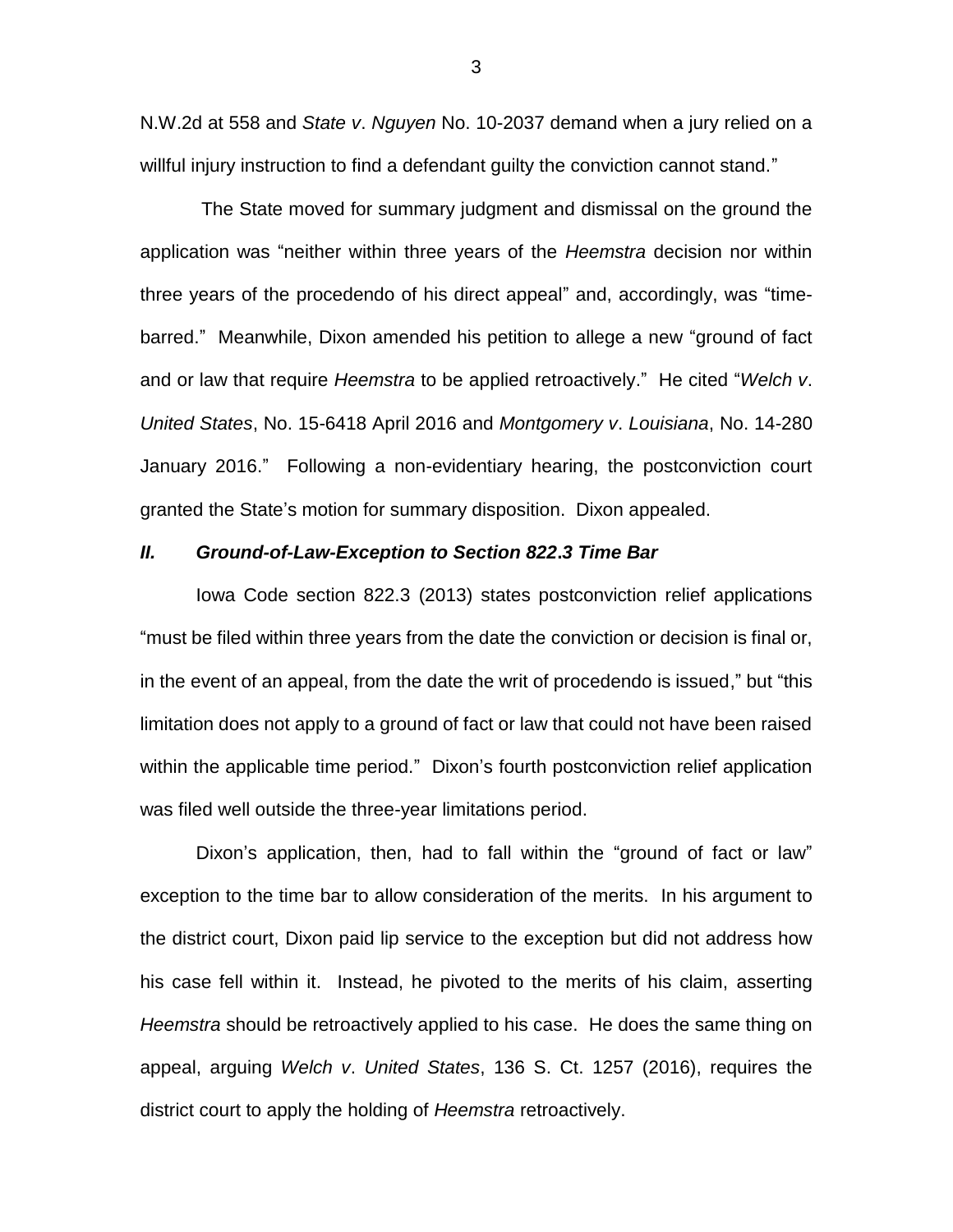Dixon conflates two inquiries: (1) is *Heemstra* an opinion that implicates the "ground of law" exception to the time bar? and (2) should *Heemstra* be applied retroactively to Dixon's case? As the Iowa Supreme Court made clear in *Nguyen v*. *State* (*Nguyen I*), 829 N.W.2d 183 (Iowa 2013), these are distinct issues.

In *Nguyen I*, a postconvicton relief applicant who received the same felonymurder jury instruction that was invalidated in *Heemstra* argued *Heemstra* should be applied retroactively. 829 N.W.2d at 186. The district court granted the State's motion for summary disposition. *Id*. The court concluded the "ground of law" exception to the time bar did not apply because "the line of cases" leading up to *Heemstra* "would have alerted trial counsel" to the argument made in *Heemstra*  and, accordingly, the question "was a ground that could have been urged" during the three-year limitations period. *Id*.

The Iowa Supreme Court disagreed with this reasoning. The court stated "a ground of law that had been clearly and repeatedly rejected by controlling precedent from the court with final decision-making authority is one that 'could not have been raised' as that phrase is used in section 822.3." *Id*. at 188. The court implied the ground-of-law exception could be raised within three years of the lawchanging decision rather than three years from when procedendo issued in the direct appeal, as set forth in section 822.3. *Id*. Because Nguyen filed his posconviction relief application within three years of *Heemstra*, the court allowed him to invoke the "ground of law" exception to the three-year limitations period. *Id*. The court reversed the district court's summary disposition of the postconviction relief application and "remand[ed] for further proceedings on whether retroactive application of *Heemstra* is required by the equal protection, due process, and

4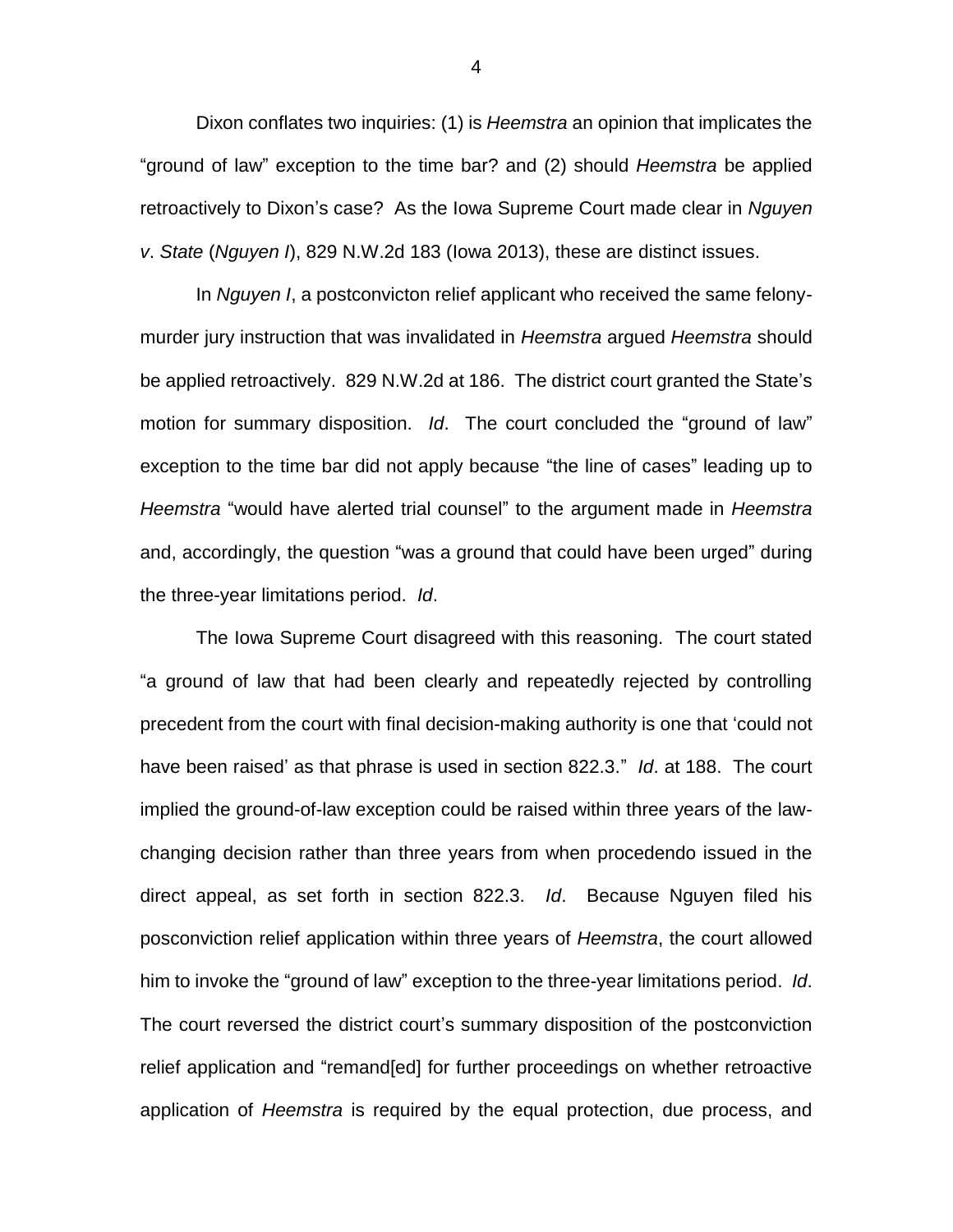separation of powers clauses of the Iowa Constitution, or the Equal Protection Clause of the United States Constitution." *Id*. at 189. In short, the court (1) implied a postconviction relief applicant could rely on the "ground of law" exception to the time bar for three years after a law changing decision, (2) held *Heemstra* was a law changing decision implicating the "ground of law" exception to the statute of limitations, (3) found Nguyen filed his application within three years of *Heemstra*, and (4) held the district court needed to consider the merits of Nguyen's claim that retroactive application of *Heemstra* was constitutionally mandated. *See id.* at 186, 188, 189.

*Nguyen II* essentially reaffirmed *Nguyen I*'s statute-of-limitations analysis. *Nguyen v*. *State* (*Nguyen II)*, 878 N.W.2d 744, 751 (Iowa 2016). The court concluded an ineffective-assistance claim premised on *Heemstra* was "not timebarred" where the postconviction relief application was filed within three years of *Heemstra* and a pro se brief articulated the common-law "framework for evaluating the retroactive application of state decisions." *Id.* As in *Nguyen I*, the court addressed the statute-of-limitations hurdle before addressing the question of retroactivity. *See id.* at 751-52. Only after finding the postconviction relief application was timely filed because it fell within the "ground of law" exception to the time bar did the court proceed to the "merits of the ineffective-assistance-ofcounsel claim," which sought retroactive application of *Heemstra*. *Id*. at 753-54.

*Welch*, 136 S. Ct. at 1265, cited by Dixon, implicates the merits of his claim. The Court there held a prior opinion finding a statutory provision void for vagueness was "a substantive decision and so has retroactive effect under *Teague*

5